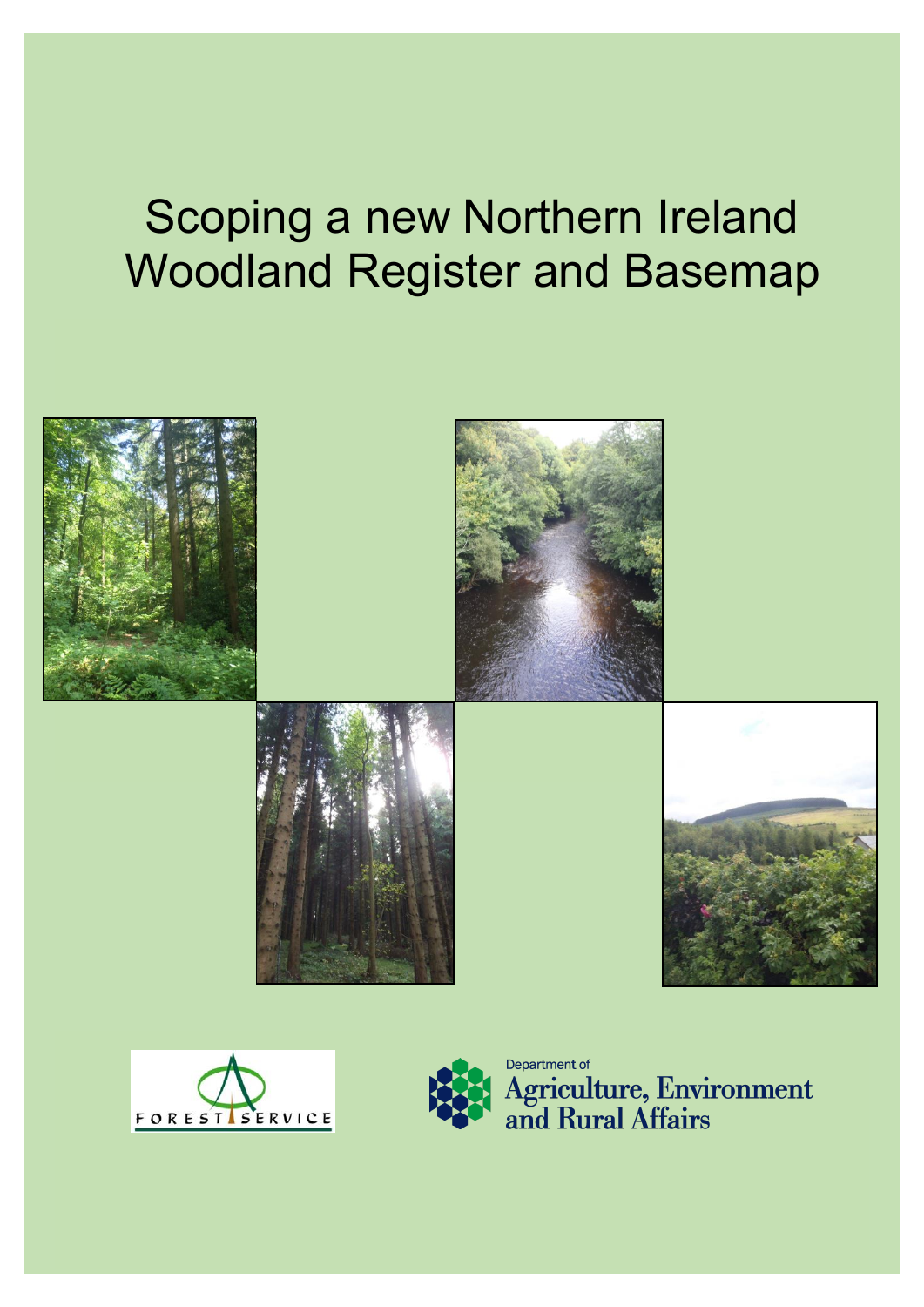## 1. Monitoring woodland and forest cover

The UK is committed to international agreements on sustainable forest management and these require countries to report at intervals of approximately five years on indicators developed by the Global Forest Resources Assessment and Forest Europe (formerly the Ministerial Conference on the Protection of Forests in Europe). These indicators show the extent and condition of forests and woodlands, together with social, environmental and economic aspects of sustainable forest management.

Monitoring woodland and forest cover in Northern Ireland is described in the [UK](https://www.gov.uk/government/publications/the-uk-forestry-standard)  [Forestry Standard,](https://www.gov.uk/government/publications/the-uk-forestry-standard) which is the national reference standard for managing our forests. Data derived from this monitoring, including forest area and timber production, are published annually in [Forestry Statistics and Forestry Facts & Figures.](https://www.forestresearch.gov.uk/tools-and-resources/statistics/forestry-statistics/)

## 2. The Northern Ireland woodland register and basemap

Section 6 of the Forestry Act (Northern Ireland) 2010 placed a requirement on the Department to produce a register of the location and size of woodlands in Northern Ireland and the types of trees they contain and publish the register at intervals not exceeding 10 years. Accordingly, a first [draft of the Forest Service](https://www.daera-ni.gov.uk/articles/forest-service-woodland-register) woodland register [and basemap](https://www.daera-ni.gov.uk/articles/forest-service-woodland-register) was published in 2013.

The Northern Ireland woodland register provides data in tabular format on the area of woodland type by county, Forestry Planning Area and Council (Local Government District) area and whether Forest Service managed or not.

The register also separates woodland types into the following categories: broadleaf, conifer, mixed conifer/broadleaf or short rotation coppice. In addition three further categories have been included, namely areas awaiting replant or natural regeneration, other open ground considered integral to the woodland and woodlands where the woodland type has not been recorded.

The chosen method to produce the register and basemap was to combine Forest Service and other DAERA Geographic Information datasets with data provided by partner organisations to produce a basemap showing the spatial distribution of all woodland meeting the Forest Service definition<sup>1</sup>.

The basemap is illustrated in Figure 1.

l

<sup>&</sup>lt;sup>1</sup> Woodlands must have a minimum size  $> 0.1$  ha, a minimum average width  $> 20$ m and a tree canopy cover > 20% with trees capable of growing > 5m in height or must consist of trees which can reach these thresholds in situ.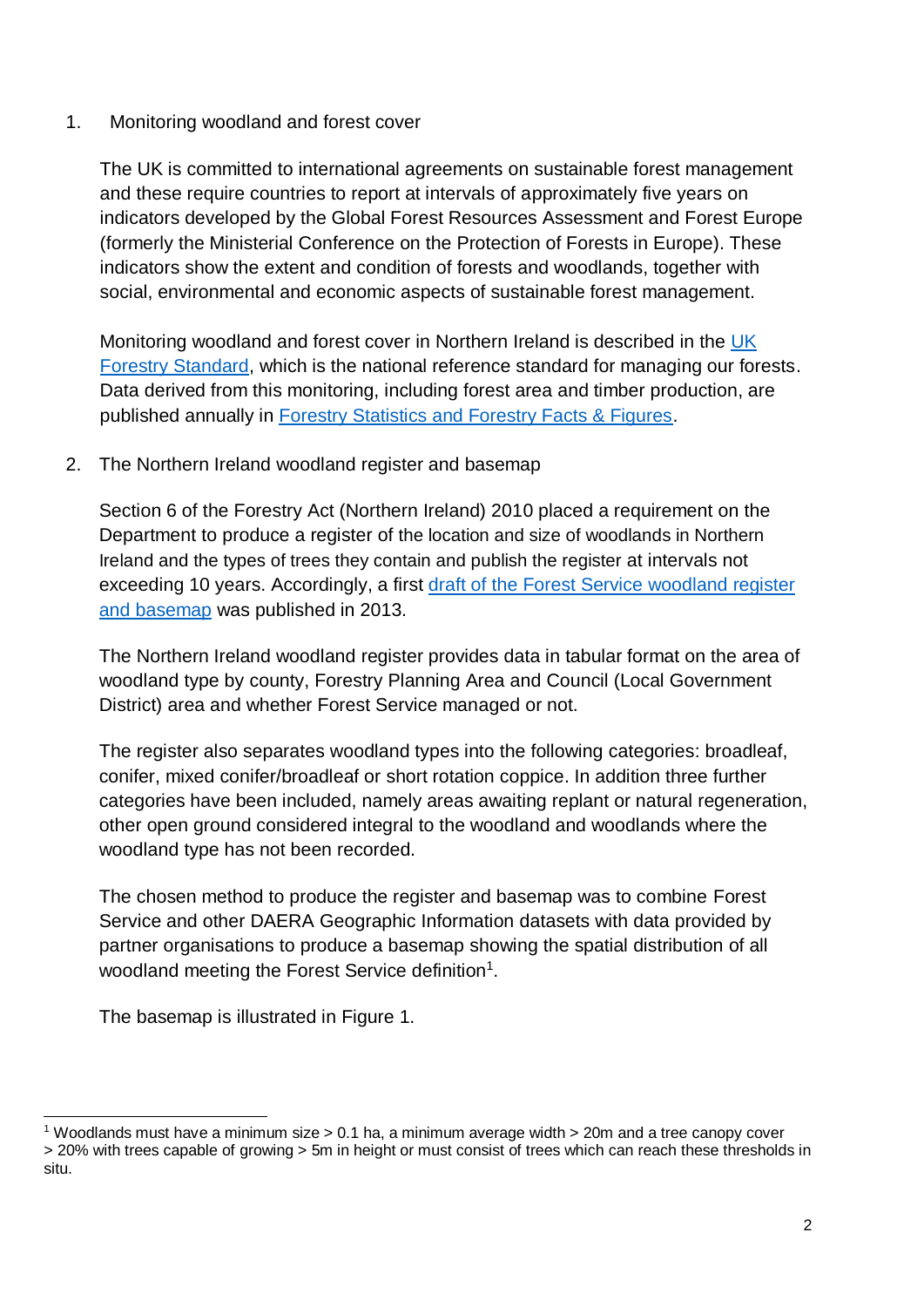3. Uses of the woodland register and basemap

The woodland register and basemap provide a dataset on the current extent of woodland and forest cover in Northern Ireland and as a benchmark which change in the area of woodland and forest cover can be measured against. This comprehensive spatial dataset will be the primary source for forest and woodland cover information in Northern Ireland and will provide, at a minimum, information on area of woodland and forest cover and type.

4. Benefits of contributing to the woodland register and basemap

The compilation and publication of this revised dataset may be of direct use to your organisation as it could be used to inform a broad range of forest and environmental policies and planning activities. It will also facilitate monitoring of forest resources and can be used as a means of ensuring a high level of protection for the environment.

5. How can you contribute?

Your organisation has been identified as having, or possibly having, a dataset which Forest Service considers useful in assisting us to create a new woodland register and basemap. Forest Service requests access to this dataset, or datasets, to facilitate the creation of our woodland basemap, subject to an appropriate agreement.

6. How will Forest Service use your data?

Using ArcGIS, the Forest Service GIS team will combine the data you supply with other datasets. As in other applications, spatial data can be further improved by reference to new survey information and remote sensing data as it becomes available.

Once completed, the basemap will be made available for consumption to users as a web service or in other formats on request.

7. Sharing relevant datasets

This scoping document seeks views about how information asset owners and decision-makers can contribute to the Forest Service register and basemap. Please reply to this scoping document and confirm if you are willing to share any relevant spatial datasets that could contribute to the Forest Service woodland register and basemap.

If you require further information or wish to comment on the proposals in this scoping document please contact Liam Donnelly on 028 9052 4064 or [Liam.Donnelly@daera](mailto:Liam.Donnelly@daera-ni.gov.uk)[ni.gov.uk.](mailto:Liam.Donnelly@daera-ni.gov.uk)